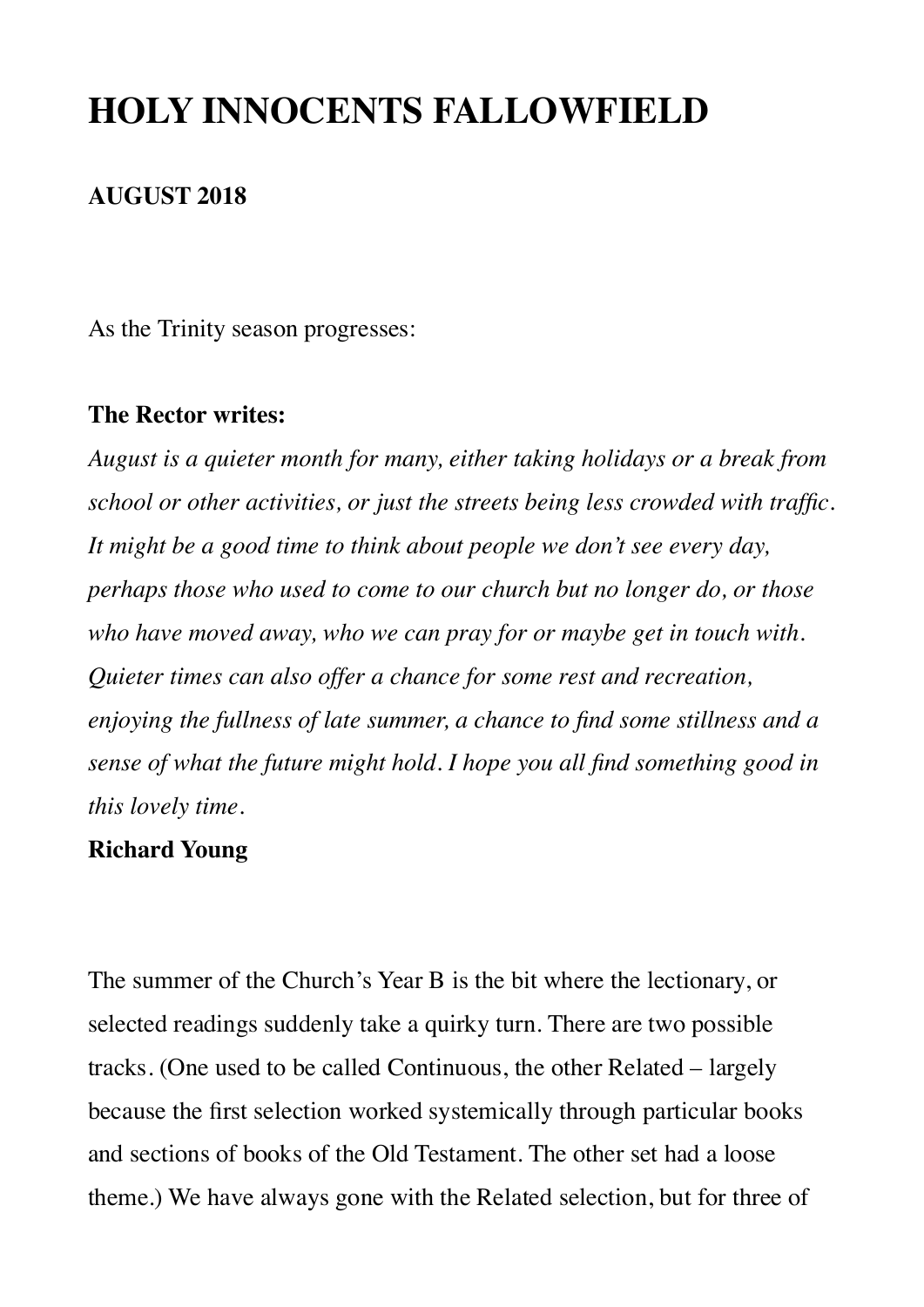the four Sundays, this works through Psalm 34, three chapters of the letter to the Ephesians and John Chapter 6. It is as if the readings are asking us to stay with the programme, follow the thread and sink into the flow of the narrative...a bit like Poldark, but without the Cornish accents and costumes. Keep the audience guessing from week to week! It is a challenge for organists and others choosing music to find three different settings for Psalm 34 and hymns that comment on the continuing themes.

Be assured that "Through all the changing scenes of life" will feature somewhere!

## Dates for the diary:

Monday September 3rd: "At home in church" farewell meal and gathering for the Zweck Lench family (off to Australia in the early hours of Tuesday morning) 4.30-6.30pm.

Saturday September 22nd: The Golden Jubilee of Ordination for the Revd Bill Wilson will be celebrated with a Eucharist at St James Sussex Gardens, London W2 3UD at 12 noon.

\*\*\*\*\*\*\*

**Sunday August 5th Trinity 10, Proper 13 President and Preacher: The Rector**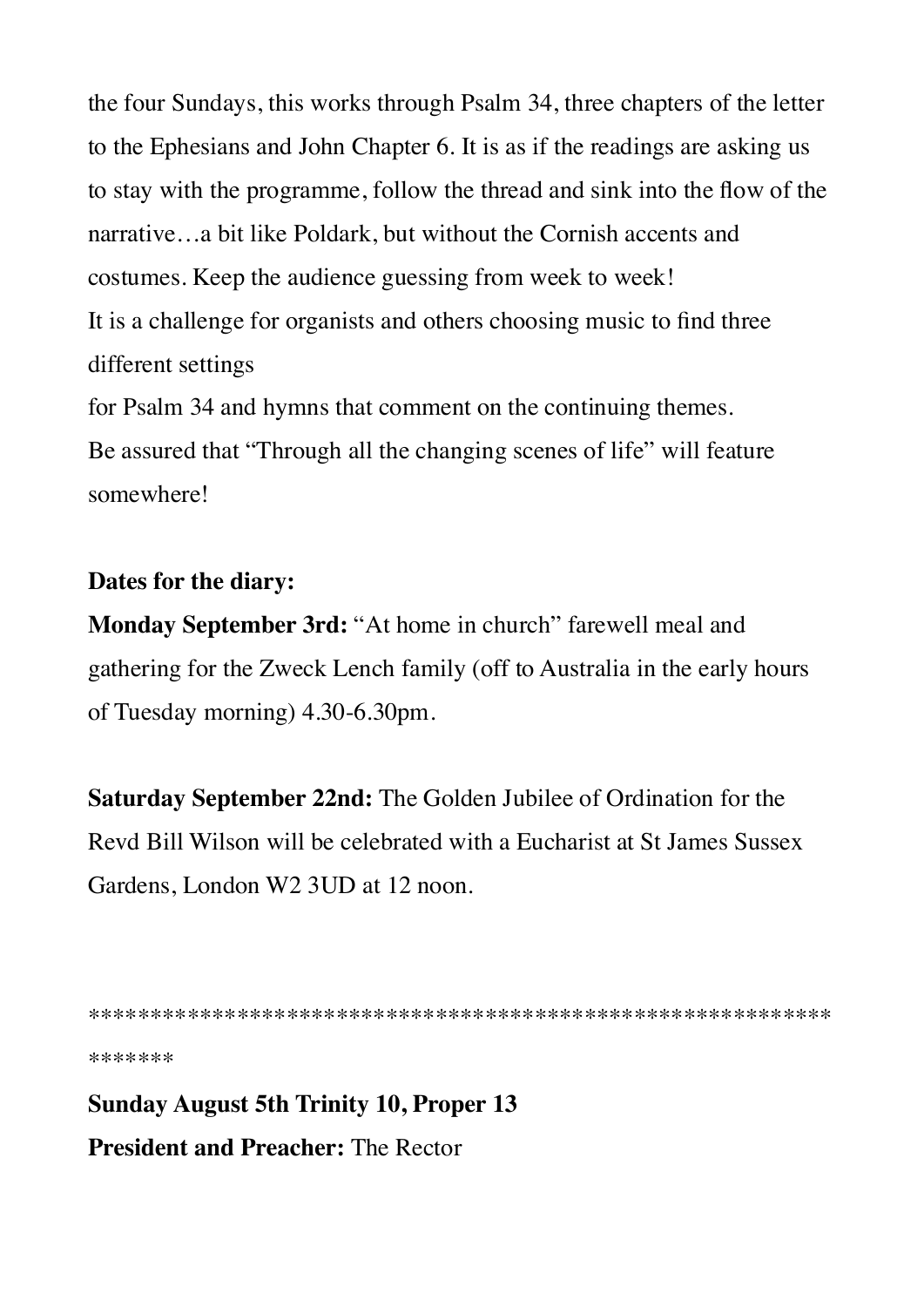**Readings:** Exodus 16:2-4,10-19; Psalm 78:23-29; Ephesians 4:1-16; John  $6:24-35$ 

**Hymns:** Jesus shall reign; Bread of heaven on thee we feed; Jesu, thou joy of loving hearts; Guide me, O thou great Redeemer **Other music:** Bread of the world (arr. Bullard)

\*\*\*\*\*\*\*

**Sunday August 12th Trinity 11, Proper 14** 

**President and Preacher: The Rector** 

**Readings:** 1 Kings 19:4-8; Psalm 34:1-8; Ephesians 4:25-5:2; John

 $6:35,41-51$ 

Hymns: New every morning is the love; Gospel Alleluia; Lord, enthroned in heavenly splendour; There's a wideness in God's mercy

**Other music:** Soul of my Saviour

\*\*\*\*\*\*\*

## **Sunday August 19th Trinity 12, Proper 15**

**President and Preacher:** The Revd Canon Michael Ainsworth

**Readings:** Proverbs 9:1-6; Psalm 34:8-14; Ephesians 5:15-20; John

 $6.51 - 58$ 

**Hymns:** Awake my soul and with the sun; Gospel Alleluia; We pray thee, Heavenly Father; Give to me Lord a thankful heart

**Other music:** Christ be the Lord of all our days

\*\*\*\*\*\*\*

## **Sunday August 26th Trinity 13, Proper 16**